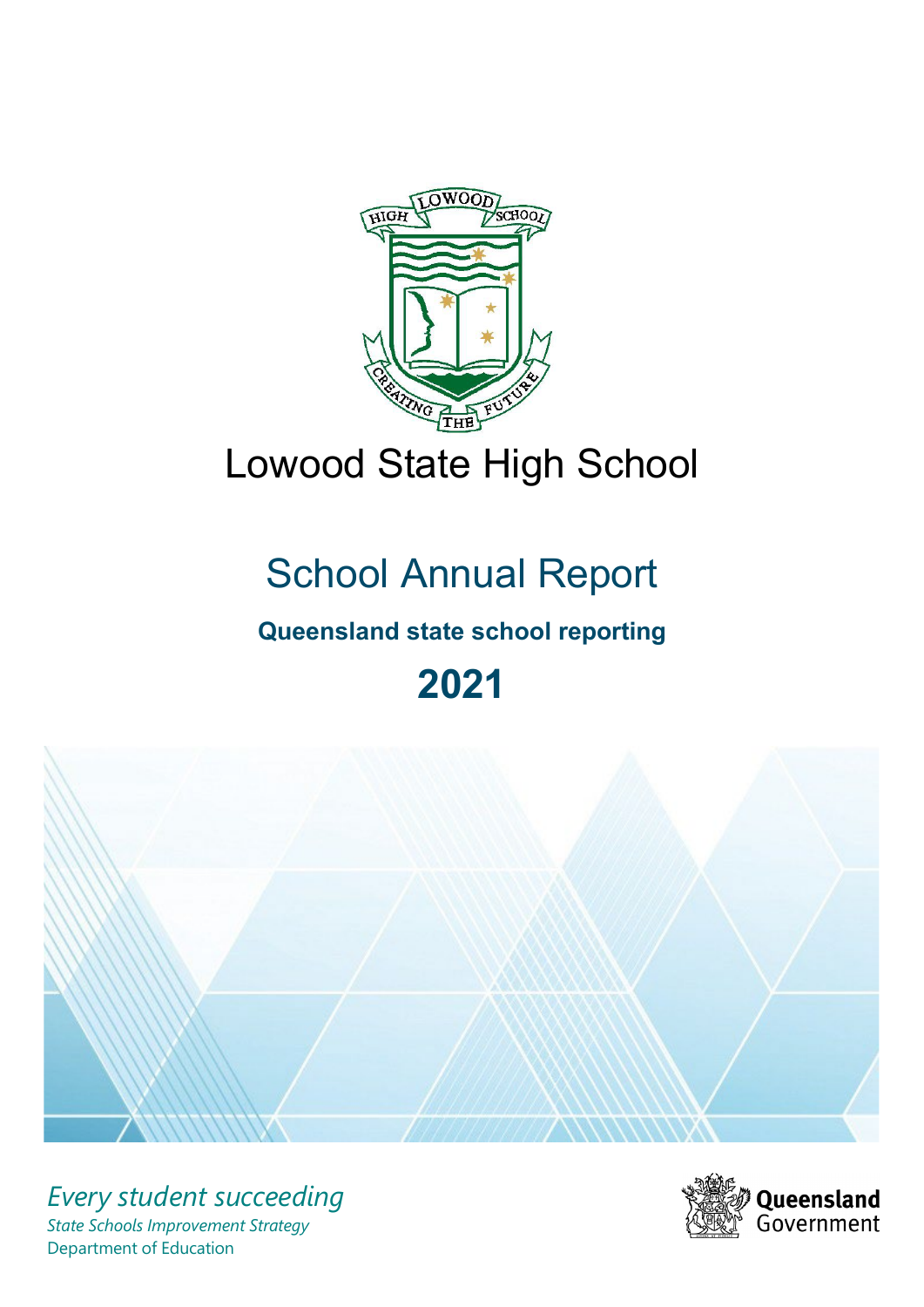#### **OFFICIAL – Public** Published as information source only. Public information used to create this report may not appear in this format in the public domain Please refer to disclaimer information.



#### **Contact details**

| <b>Postal Address</b> | PO Box 138 Lowood 4311        |
|-----------------------|-------------------------------|
| <b>Phone</b>          | $(07)$ 5427 8333              |
| Fax                   | $(07)$ 5427 8300              |
| Email                 | principal@lowoodshs.eq.edu.au |
| Website               | https://lowoodshs.eq.edu.au   |

#### **Disclaimer**

The materials presented in this report are distributed by the Department of Education (the department) as an information source only.

The information and data in this report is subject to change without notice.<br>The department makes no statements, representations, or warranties about the accuracy or completeness of, and you should not rely on, any informa report.

The department disclaim all responsibility and all liability (including without limitation, liability in negligence) for all expenses, losses, damages and costs you might incur as a result of the information in this report being inaccurate or incomplete in any way, and for any reason.<br>Despite our best efforts, the department makes no warranties that the information in this report is free of infection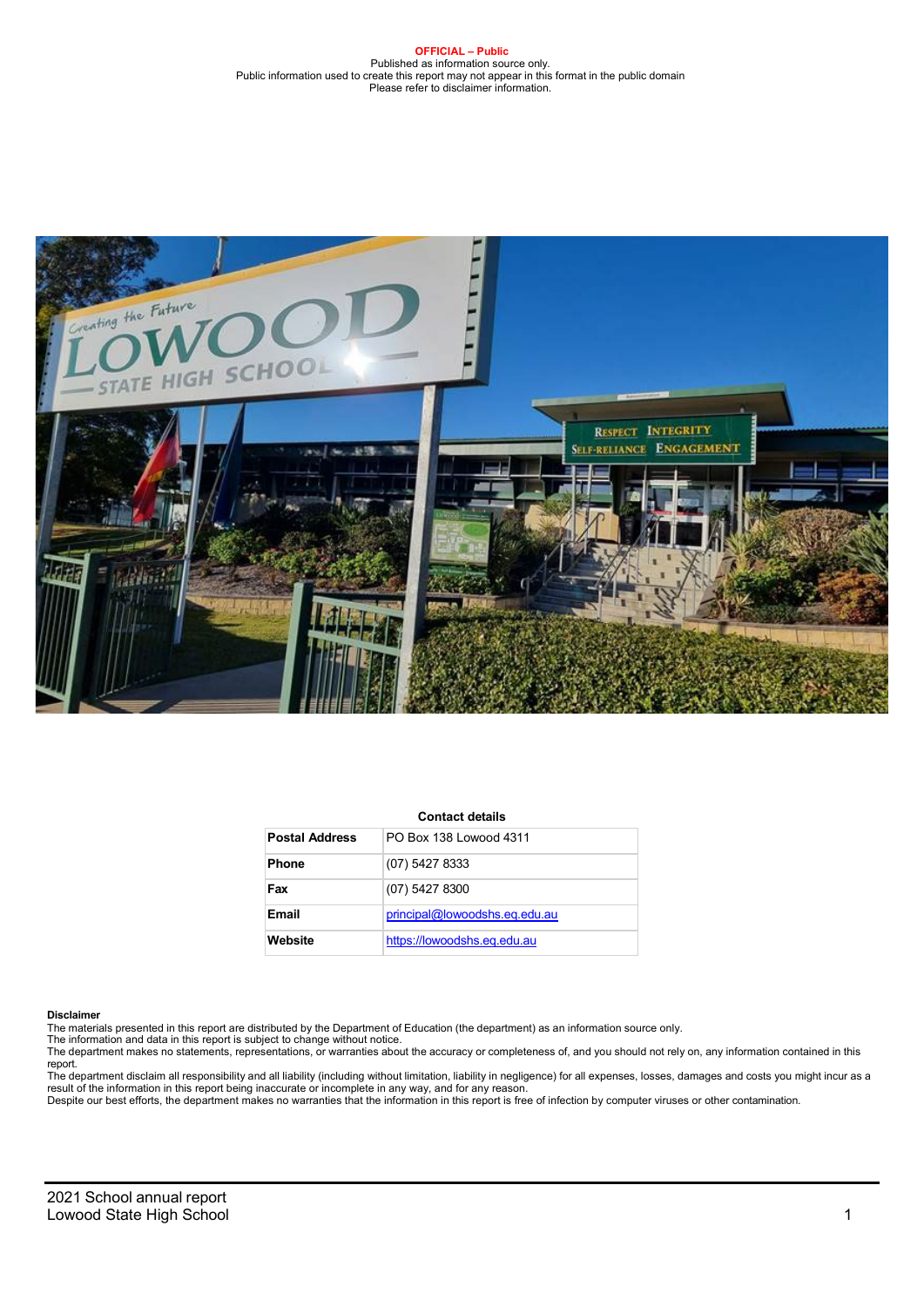| School context              |                                                                                                                                                                                                     |
|-----------------------------|-----------------------------------------------------------------------------------------------------------------------------------------------------------------------------------------------------|
| Coeducational or single sex | Coeducational                                                                                                                                                                                       |
| Independent Public School   | No.                                                                                                                                                                                                 |
| Year levels offered in 2021 | Year $7 -$ Year 12                                                                                                                                                                                  |
| Webpages                    | Additional information about Queensland state schools is located on the:<br>My School website<br><b>Queensland Government data website</b><br>٠<br>Queensland Government schools directory website. |

# **Characteristics of the student body**

### **Student enrolments**

### **Table 1: Student enrolments by year level**

|                   |      | February |      |      | <b>August</b> |      |
|-------------------|------|----------|------|------|---------------|------|
| <b>Year Level</b> | 2019 | 2020     | 2021 | 2019 | 2020          | 2021 |
| Year 7            | 151  | 147      | 140  | 149  | 147           | 146  |
| Year <sub>8</sub> | 143  | 152      | 154  | 139  | 148           | 161  |
| Year 9            | 146  | 135      | 145  | 138  | 134           | 145  |
| Year 10           | 138  | 130      | 136  | 124  | 126           | 133  |
| Year 11           | 106  | 118      | 128  | 93   | 110           | 107  |
| Year 12           | 66   | 83       | 101  | 61   | 77            | 91   |
| <b>Total</b>      | 750  | 765      | 804  | 704  | 742           | 783  |

Notes

1. Student counts include headcount of all full- and part-time students at the school.

## **Average class sizes**

### **Table 2: Average class size information for each phase of schooling**

| <b>Year Levels</b> | 2019 | 2020 |    |
|--------------------|------|------|----|
| Year $7 -$ Year 10 | 21   | つつ   |    |
| Year 11 – Year 12  | 13   | 16   | 15 |

Notes

1. Classes are measured against the target of 25 students per teacher in Prep to Year 3 and Years 11 to 12, and target of 28 students per teacher in Years 4 to 10. Where composite classes exist across cohorts (e.g. Year 3/4) the class size targets would be the lower cohort target.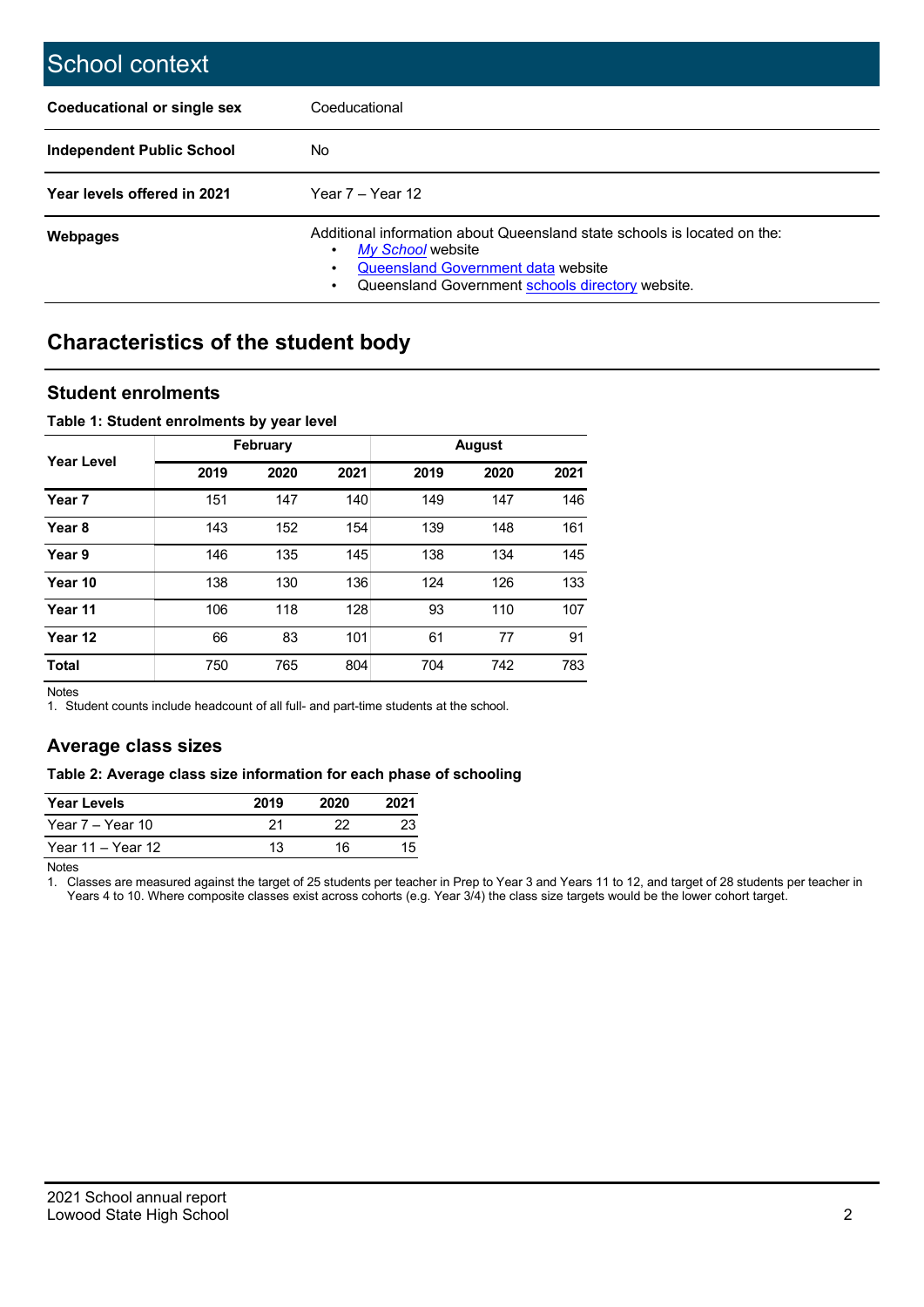### **Respectful relationships education**

To support students' learning, health and wellbeing all state schools are required to implement respectful relationships education through the Prep to Year 10 Australian Curriculum: Health and Physical Education and/or through school pastoral care programs across Prep to Year 12.

### **Parent, student and staff satisfaction**

Tables 3–5 show selected items from the Parent/Caregiver, Student and Staff School Opinion Surveys. In response to the COVID-19 health emergency, the annual school opinion surveys of students, teachers and staff were not administered in 2020. A new time series started in 2021 and data from this collection is not considered directly comparable with earlier collections due to significant methodology changes.

For state level information go to the *[School Opinion Survey](https://qed.qld.gov.au/publications/reports/statistics/schooling/schools/schoolopinionsurvey)* [webpage.](https://qed.qld.gov.au/publications/reports/statistics/schooling/schools/schoolopinionsurvey)

### **Table 3: Parent/Caregiver Survey**

| Percentage of parents/caregivers who agree <sup>1</sup> that:                                               | 2019   | 2020 | 2021  |
|-------------------------------------------------------------------------------------------------------------|--------|------|-------|
| This is a good school.                                                                                      | 86.4%  |      | 73.3% |
| My child likes being at this school. <sup>2</sup>                                                           | 90.9%  |      | 68.6% |
| My child feels safe at this school. <sup>2</sup>                                                            | 90.9%  |      | 70.9% |
| My child's learning needs are being met at this school. <sup>2</sup>                                        | 86.4%  |      | 61.7% |
| My child is making good progress at this school. <sup>2</sup>                                               | 86.4%  |      | 73.7% |
| Teachers at this school expect my child to do his or her best. <sup>2</sup>                                 | 100.0% |      | 86.7% |
| Teachers at this school provide my child with useful feedback about his or her school<br>work. <sup>2</sup> | 90.9%  |      | 70.0% |
| Teachers at this school motivate my child to learn. <sup>2</sup>                                            | 95.5%  |      | 64.6% |
| Teachers at this school treat students fairly. <sup>2</sup>                                                 | 77.3%  |      | 70.3% |
| I can talk to my child's teachers about my concerns. <sup>2</sup>                                           | 90.5%  |      | 80.0% |
| This school works with me to support my child's learning. <sup>2</sup>                                      | 86.4%  |      | 70.2% |
| This school takes parents' opinions seriously. <sup>2</sup>                                                 | 90.5%  |      | 55.3% |
| Student behaviour is well managed at this school. <sup>2</sup>                                              | 68.2%  |      | 55.1% |
| This school looks for ways to improve. <sup>2</sup>                                                         | 89.5%  |      | 70.8% |
| This school is well maintained. <sup>2</sup>                                                                | 100.0% |      | 83.6% |

**Notes** 

1. *Agree* represents the percentage of respondents who Somewhat Agree, Agree or Strongly Agree with the statement.

2. Nationally agreed parents/caregiver items.

3. DW = Data withheld to ensure confidentiality.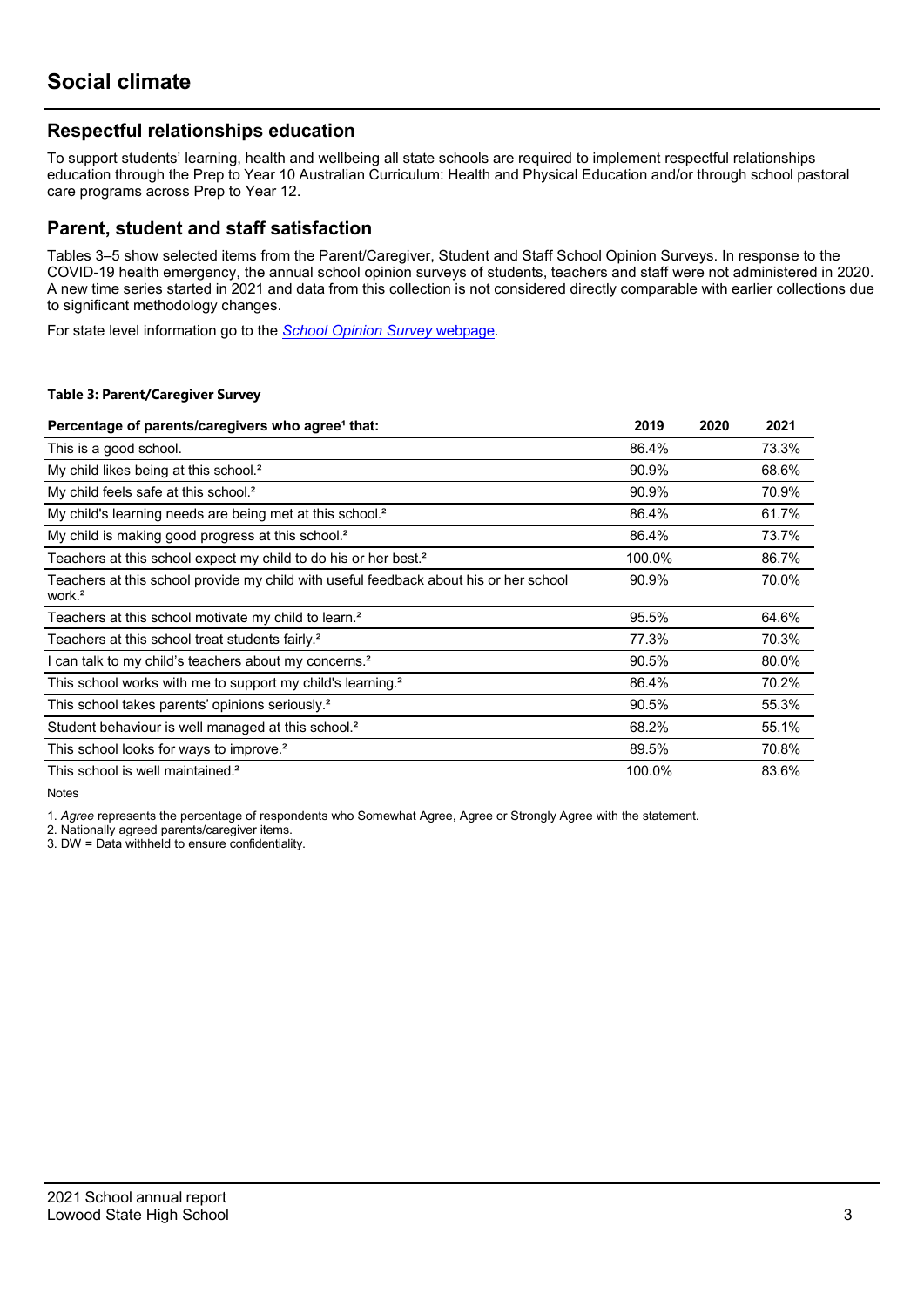#### **Table 4: Student Survey**

| Percentage of students who agree <sup>1</sup> that:                            | 2019  | 2020 | 2021  |
|--------------------------------------------------------------------------------|-------|------|-------|
| I like being at my school. <sup>2</sup>                                        | 81.5% |      | 63.9% |
| I feel safe at my school. <sup>2</sup>                                         | 72.5% |      | 81.6% |
| My teachers motivate me to learn. <sup>2</sup>                                 | 80.0% |      | 86.5% |
| My teachers expect me to do my best. <sup>2</sup>                              | 93.3% |      | 94.6% |
| My teachers provide me with useful feedback about my school work. <sup>2</sup> | 82.4% |      | 86.5% |
| Teachers at my school treat students fairly. <sup>2</sup>                      | 63.9% |      | 64.1% |
| I can talk to my teachers about my concerns. <sup>2</sup>                      | 64.7% |      | 63.6% |
| My school takes students' opinions seriously. <sup>2</sup>                     | 63.2% |      | 64.9% |
| Student behaviour is well managed at my school. <sup>2</sup>                   | 50.0% |      | 63.2% |
| My school looks for ways to improve. <sup>2</sup>                              | 81.5% |      | 83.8% |
| My school is well maintained. <sup>2</sup>                                     | 68.3% |      | 77.8% |
| My school gives me opportunities to do interesting things. <sup>2</sup>        | 71.4% |      | 86.1% |

Notes

1. *Agree* represents the percentage of respondents who Somewhat Agree, Agree or Strongly Agree with the statement.

2. Nationally agreed student items.

3. DW = Data withheld to ensure confidentiality.

#### **Table 5: Staff Survey**

| Percentage of staff who agree <sup>1</sup> that:                                                            | 2019  | 2020 | 2021  |
|-------------------------------------------------------------------------------------------------------------|-------|------|-------|
| I feel confident embedding Aboriginal and Torres Strait Islander perspectives across the<br>learning areas. | 78.3% |      | 79.5% |
| I enjoy working at this school. <sup>2</sup>                                                                | 84.0% |      | 89.7% |
| I feel this school is a safe place in which to work. <sup>2</sup>                                           | 80.3% |      | 95.6% |
| I receive useful feedback about my work at this school. <sup>2</sup>                                        | 82.7% |      | 89.6% |
| Students are encouraged to do their best at this school. <sup>2</sup>                                       | 88.0% |      | 91.0% |
| Students are treated fairly at this school. <sup>2</sup>                                                    | 80.6% |      | 91.2% |
| Student behaviour is well managed at this school. <sup>2</sup>                                              | 56.0% |      | 76.1% |
| Staff are well supported at this school. <sup>2</sup>                                                       | 62.7% |      | 80.6% |
| This school takes staff opinions seriously. <sup>2</sup>                                                    | 74.3% |      | 82.4% |
| This school looks for ways to improve. <sup>2</sup>                                                         | 88.2% |      | 91.2% |
| This school is well maintained. <sup>2</sup>                                                                | 78.7% |      | 86.6% |
| This school gives me opportunities to do interesting things. <sup>2</sup>                                   | 85.1% |      | 87.9% |

Notes

1. *Agree* represents the percentage of respondents who Somewhat Agree, Agree or Strongly Agree with the statement.

2. Nationally agreed staff items.

3. DW = Data withheld to ensure confidentiality.

## **Description of how this school manages non-attendance**

Queensland state schools manage non-attendance in line with the Queensland Department of Education procedures: Managing Student Absences and Enforcing Enrolment and [Attendance](https://ppr.qed.qld.gov.au/pp/managing-student-absences-and-enforcing-enrolment-and-attendance-at-state-schools-procedure) at State [Schools,](https://ppr.qed.qld.gov.au/pp/roll-marking-in-state-schools-procedure) and Roll Marking in State Schools, which outline processes for managing and recording student attendance and absenteeism.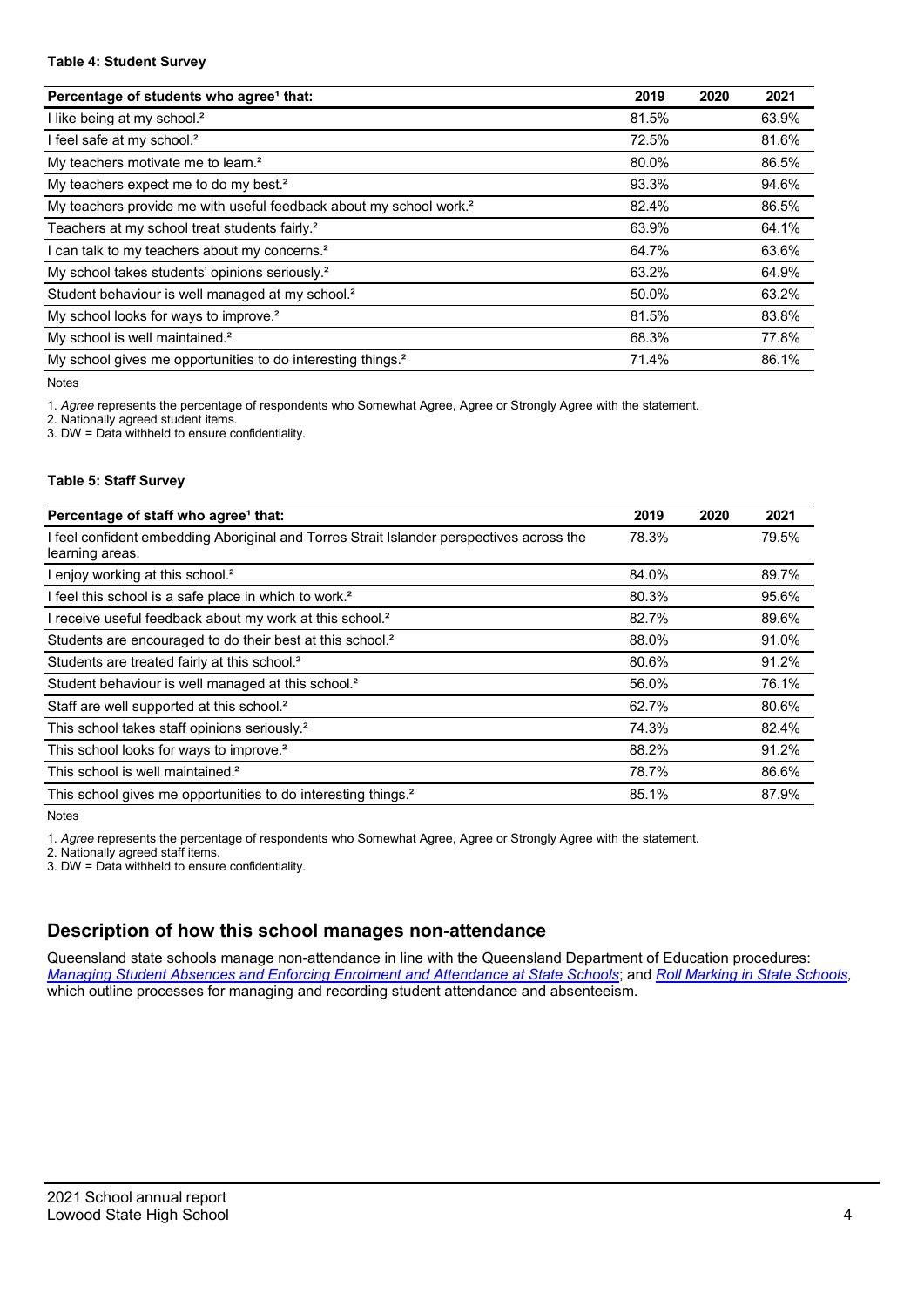## **School disciplinary absences**

### **Table 6: Count of school disciplinary absences at this school**

| Type of school disciplinary absence | 2019 | 2020 | 2021 |
|-------------------------------------|------|------|------|
| Short suspension                    | 355  | 387  | 518  |
| Long suspension                     | 24   | 10   | 24   |
| Exclusion                           | 22   | 5    | 11   |
| Cancellation                        | 3    | 4    |      |
| Total                               | 404  | 406  | 560  |

#### **Notes**

1. School disciplinary absence (SDA) data is a total of short suspensions (1–10 days), long suspensions (11–20 days), exclusions and cancellations. 2. The number of SDAs is not the number of students who received an SDA as one student may be suspended several times in a school year. Each time a student is suspended it is recorded as an additional SDA. The data does not reflect the outcomes of appeal decisions.

3. 2020 data was impacted by the COVID-19 health emergency. There were significantly fewer SDAs during the home-based learning period (the first five weeks of Term 2) compared to other years.

# **School funding**

### **School income broken down by funding source**

School income, reported by financial year accounting cycle using standardised national methodologies and broken down by funding source is available via the *[My School](http://www.myschool.edu.au/)* website.

### *How to access our income details*

- 1. Click on the My School link [http://www.myschool.edu.au/.](http://www.myschool.edu.au/)
- 2. Enter the school name or suburb of the school you wish to search.

| Search by school name or suburb | <b>School sector</b> | <b>School type</b> | <b>State</b> |  |
|---------------------------------|----------------------|--------------------|--------------|--|
|                                 |                      |                    |              |  |

3. Click on *View School Profile* to access the school's profile.



4. Click on *Finances* and select the appropriate year to view school financial information.

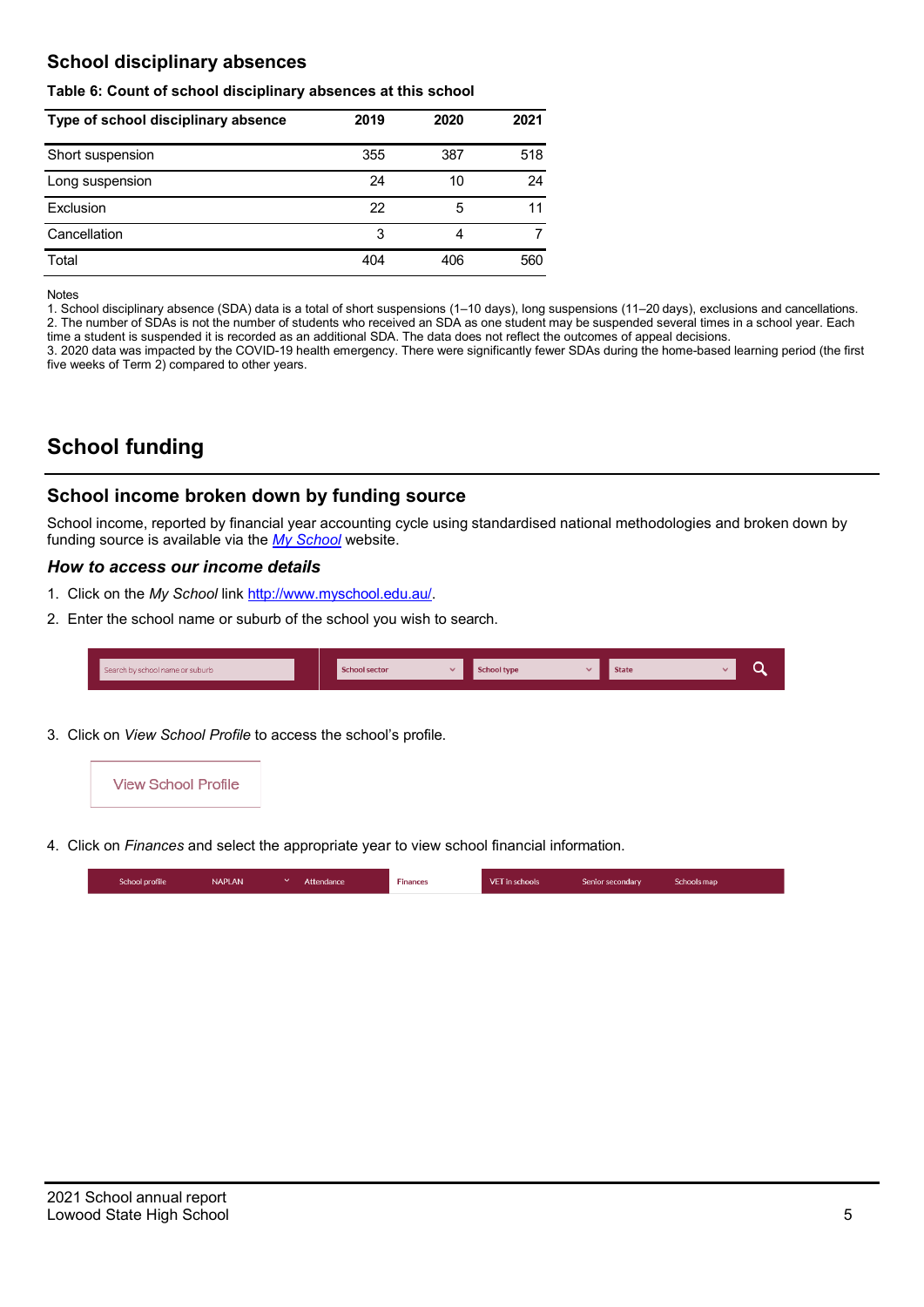# **Teacher standards and qualifications**

The *Teacher registration eligibility requirements: Policy* (p.1) states:

To be eligible for registration, a person must satisfy the Queensland College of Teachers (QCT) that they meet requirements regarding qualification and experience, or have otherwise met the requirements of the *Australian Professional Standards for Teachers* (APST). A person must also satisfy the QCT that they are suitable to teach and meet English language proficiency requirements. All these requirements are specified in the Act and the *Education (Queensland College of Teachers) Regulation 2005* (the Regulation).

The qualifications required for teacher registration are successful completion of either -

- (a) a four-year initial teacher education program including teacher education studies of at least one year (e.g. a Bachelor of Education, or a double Bachelor degree in Science and Teaching) or
- (b) a one-year graduate initial teacher education program following a degree (e.g. a one-year Graduate Diploma of Education (Secondary) after a three-year Bachelor degree) or
- (c) another course of teacher education that the QCT is reasonably satisfied is the equivalent of (a) or (b). These are considered on a case-by-case basis.

For more information, please refer to the following link:

• <https://www.qct.edu.au/registration/qualifications>

# **Workforce composition**

### **Staff composition, including Indigenous staff**

#### **Table 7: Workforce composition for this school**

|                    | <b>Teaching staff</b> |      |      | Non-teaching staff |      |      | Indigenous staff |      |      |
|--------------------|-----------------------|------|------|--------------------|------|------|------------------|------|------|
| <b>Description</b> | 2019                  | 2020 | 2021 | 2019               | 2020 | 2021 | 2019             | 2020 | 2021 |
| Headcount          | 68                    |      | 75.  | 35                 | 36   | 39   | <5               |      |      |
| <b>FTF</b>         | 65                    | 67   | 68   | 27                 | 28   | 31   | <5               | ה>   | ה>   |

Notes<br>1.

1. Teaching staff includes school leaders.<br>2. Indigenous refers to Aboriginal and Tor

2. Indigenous refers to Aboriginal and Torres Strait Islander people of Australia.<br>3. FTE = full-time equivalent

 $FTE = full-time equivalent$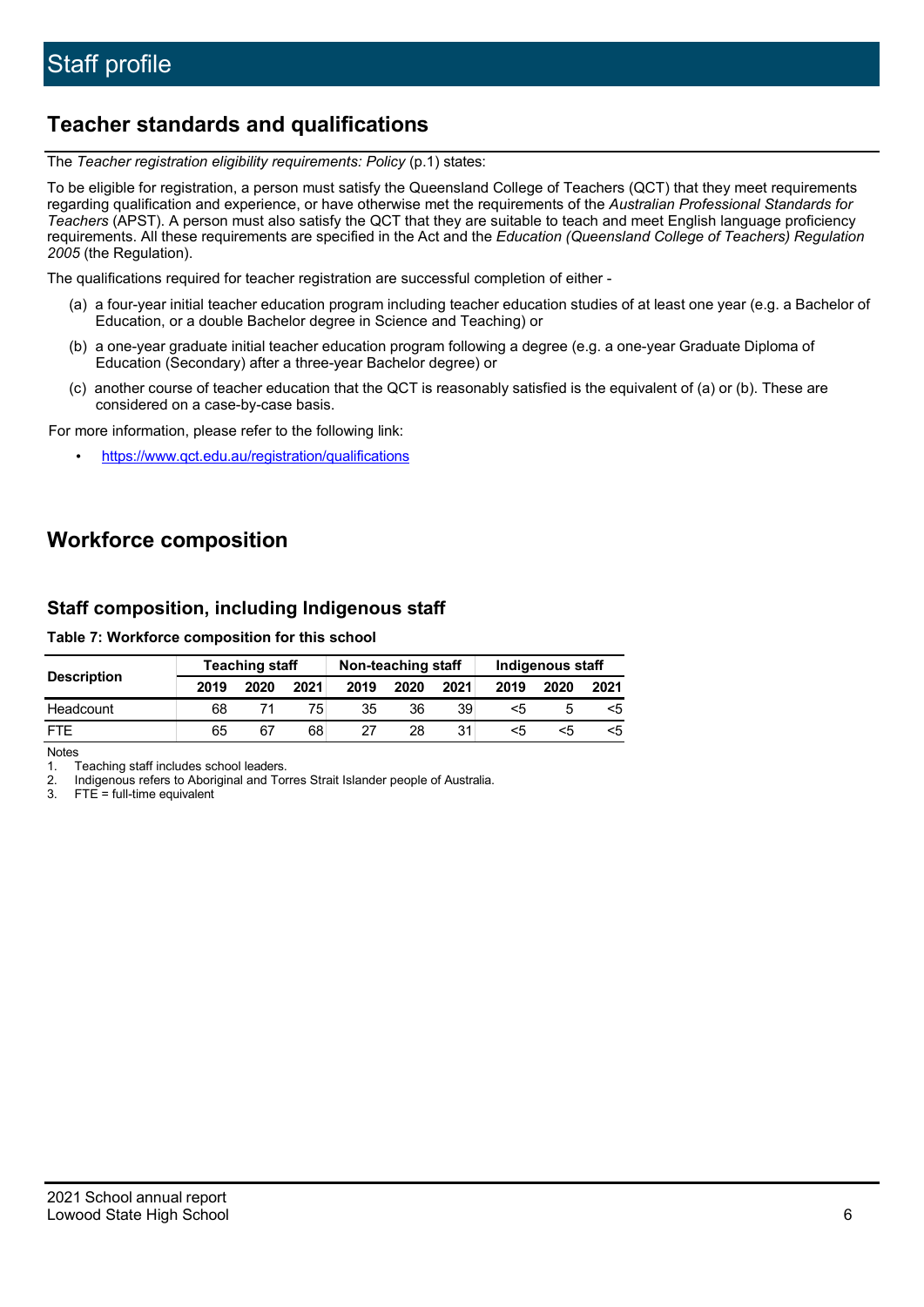# **Key student outcomes**

### **Student attendance**

Tables 8–9 show attendance rates at this school as percentages. In 2020, the COVID-19 health emergency affected student attendance in Queensland Government schools. Comparisons between 2020 and other years' attendance data should not be made.

### **Table 8: Overall student attendance at this school**

| <b>Description</b>                                  | 2019 | 2020 | 2021 |
|-----------------------------------------------------|------|------|------|
| Overall attendance rate for students at this school | 85%  | 85%  | 84%  |

Notes<br>1. Th

1. The attendance rate is the full- and part-time days attended as a percentage of enrolled school days.

2. Full-time students only.

#### **Table 9: Student attendance rates for each year level at this school**

| <b>Year Level</b> | 2019      | 2020 | 2021 |
|-------------------|-----------|------|------|
| Year 7            | 90%       | 85%  | 87%  |
| Year 8            | 85%       | 85%  | 83%  |
| Year 9            | 85%       | 83%  | 83%  |
| Year 10           | 81%       | 83%  | 81%  |
| Year 11           | 81%       | 85%  | 82%  |
| Year 12           | 89%       | 87%  | 89%  |
| Ungraded          | <b>DW</b> |      |      |

#### Notes

1. The attendance rate is the full- and part-time days attended as a percentage of enrolled school days.

Full-time students only.

3. DW = Data withheld to ensure confidentiality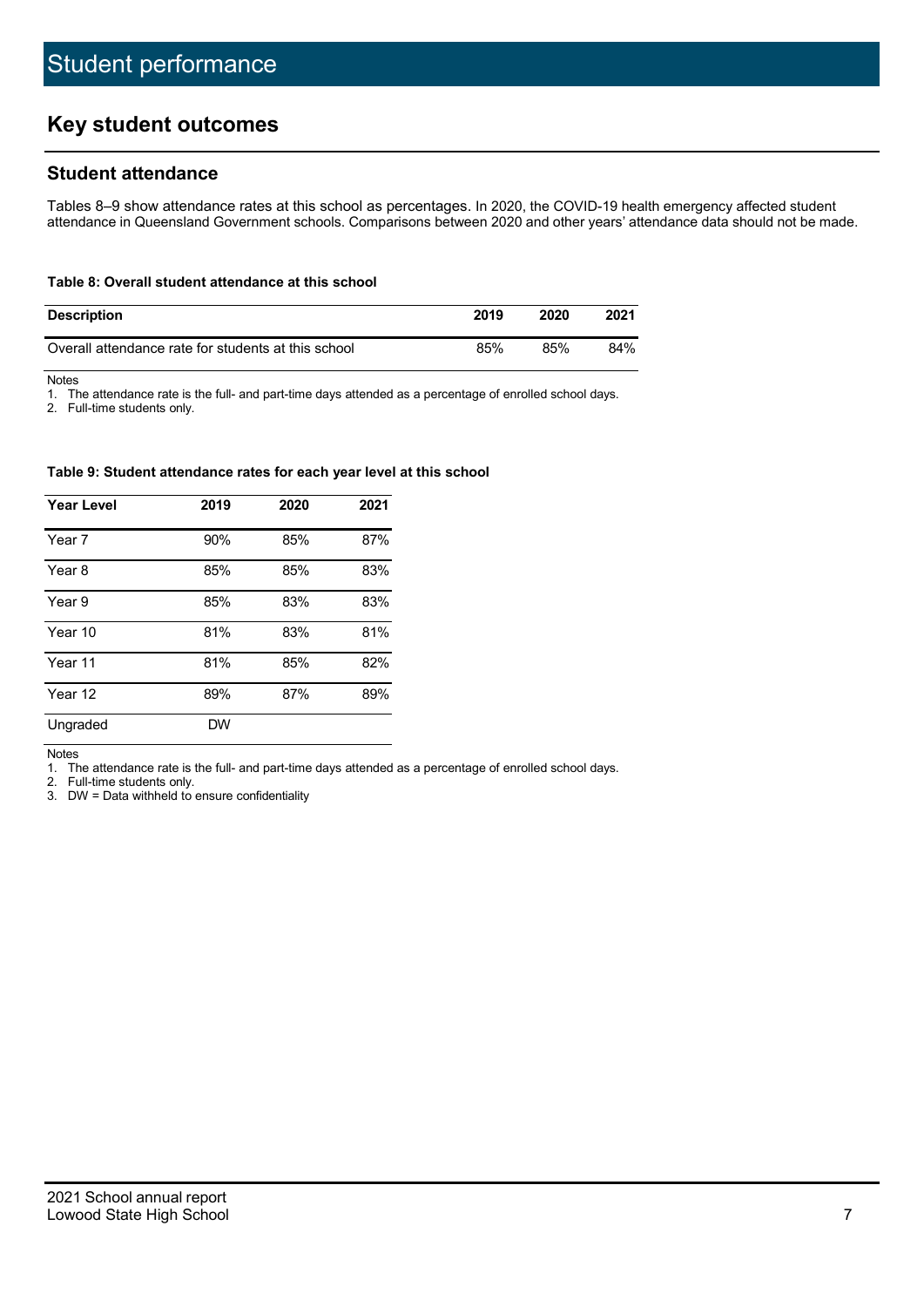# **NAPLAN**

Our reading, writing, spelling, grammar and punctuation, and numeracy results for the Years 7 and 9 NAPLAN tests are available via the *My [School](http://www.myschool.edu.au/)* website.

### *How to access our NAPLAN results*

- 1. Click on the *My School* link [http://www.myschool.edu.au/.](http://www.myschool.edu.au/)
- 2. Enter the school name or suburb of the school you wish to search.



3. Click on *View School Profile* of the appropriate school to access the school's profile.



4. Click on *NAPLAN* and select a year to view school NAPLAN information.

| School profile | <b>NAPLAN</b> | Attendance | <b>Finances</b> | VET in schools | Senior secondary | Schools map |
|----------------|---------------|------------|-----------------|----------------|------------------|-------------|
|                |               |            |                 |                |                  |             |

Notes

- 1. If you are unable to access the internet, please contact the school for a hard copy of the school's NAPLAN results.
- 2. The National Assessment Program Literacy and Numeracy [\(NAPLAN\)](http://www.nap.edu.au/naplan) is an annual assessment for students in Years 3, 5, 7 and 9.